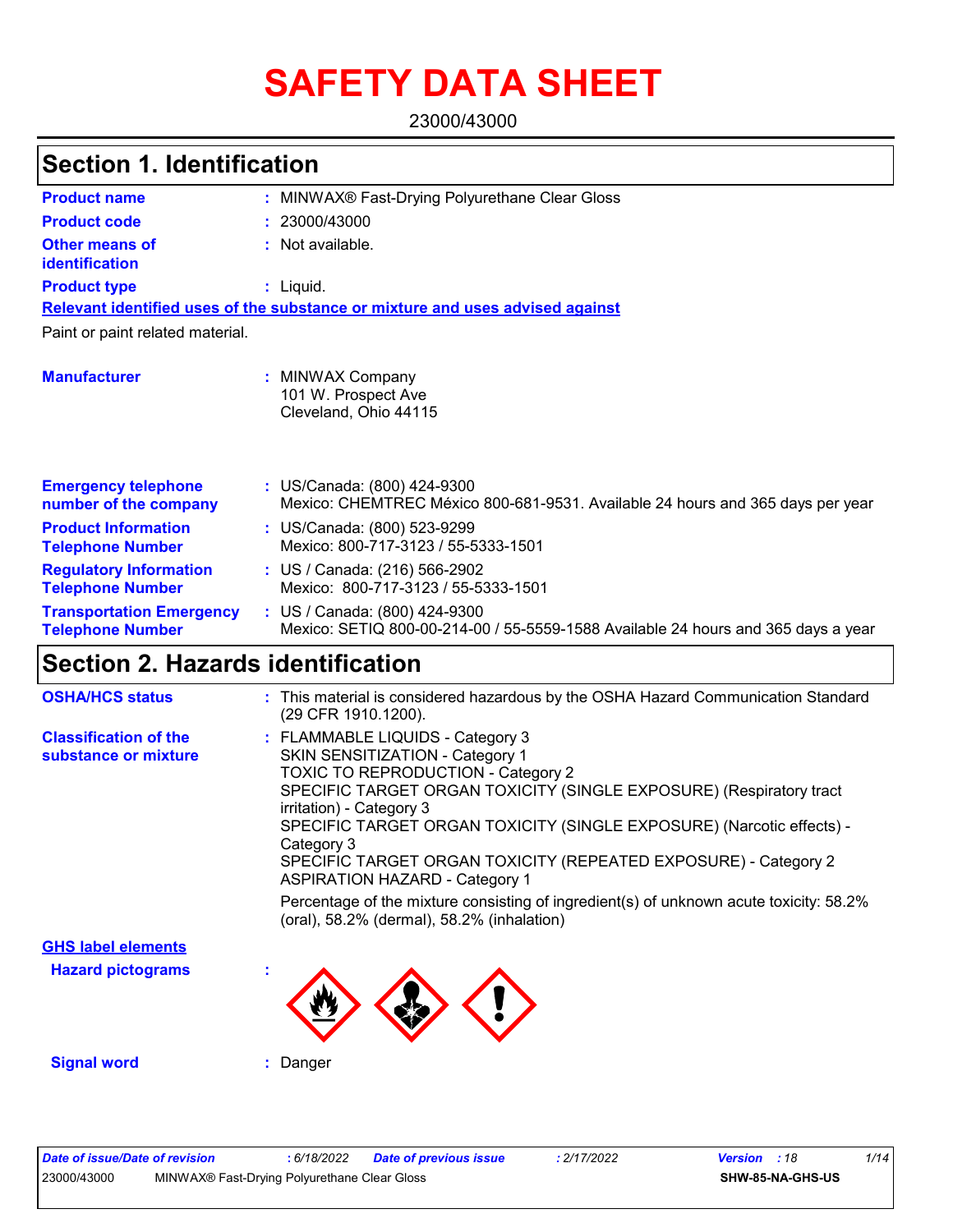## **Section 2. Hazards identification**

| <b>Hazard statements</b>                   | : Flammable liquid and vapor.<br>May be fatal if swallowed and enters airways.<br>May cause an allergic skin reaction.<br>May cause respiratory irritation.<br>May cause drowsiness or dizziness.<br>Suspected of damaging fertility or the unborn child.<br>May cause damage to organs through prolonged or repeated exposure.                                                                                                                                                                                                                                                            |
|--------------------------------------------|--------------------------------------------------------------------------------------------------------------------------------------------------------------------------------------------------------------------------------------------------------------------------------------------------------------------------------------------------------------------------------------------------------------------------------------------------------------------------------------------------------------------------------------------------------------------------------------------|
| <b>Precautionary statements</b>            |                                                                                                                                                                                                                                                                                                                                                                                                                                                                                                                                                                                            |
| <b>General</b>                             | : Read label before use. Keep out of reach of children. If medical advice is needed,<br>have product container or label at hand.                                                                                                                                                                                                                                                                                                                                                                                                                                                           |
| <b>Prevention</b>                          | Obtain special instructions before use. Do not handle until all safety precautions have<br>been read and understood. Wear protective gloves, protective clothing and eye or face<br>protection. Keep away from heat, hot surfaces, sparks, open flames and other ignition<br>sources. No smoking. Use explosion-proof electrical, ventilating or lighting equipment.<br>Use non-sparking tools. Take action to prevent static discharges. Use only outdoors or<br>in a well-ventilated area. Do not breathe vapor. Contaminated work clothing must not<br>be allowed out of the workplace. |
| <b>Response</b>                            | : IF exposed or concerned: Get medical advice or attention. IF INHALED: Remove<br>person to fresh air and keep comfortable for breathing. Call a POISON CENTER or<br>doctor if you feel unwell. IF SWALLOWED: Immediately call a POISON CENTER or<br>doctor. Do NOT induce vomiting. IF ON SKIN (or hair): Take off immediately all<br>contaminated clothing. Rinse skin with water. Wash contaminated clothing before<br>reuse. IF ON SKIN: Wash with plenty of water. If skin irritation or rash occurs: Get<br>medical advice or attention.                                             |
| <b>Storage</b>                             | : Store locked up. Store in a well-ventilated place. Keep container tightly closed. Keep<br>cool.                                                                                                                                                                                                                                                                                                                                                                                                                                                                                          |
| <b>Disposal</b>                            | Dispose of contents and container in accordance with all local, regional, national and<br>international regulations.                                                                                                                                                                                                                                                                                                                                                                                                                                                                       |
| <b>Supplemental label</b><br>elements      | DELAYED EFFECTS FROM LONG TERM OVEREXPOSURE. Contains solvents which<br>can cause permanent brain and nervous system damage. Intentional misuse by<br>deliberately concentrating and inhaling the contents can be harmful or fatal. WARNING:<br>This product contains chemicals known to the State of California to cause cancer and<br>birth defects or other reproductive harm.                                                                                                                                                                                                          |
|                                            | Please refer to the SDS for additional information. Keep out of reach of children. Do not<br>transfer contents to other containers for storage.                                                                                                                                                                                                                                                                                                                                                                                                                                            |
| <b>Hazards not otherwise</b><br>classified | : DANGER: Rags, steel wool, other waste soaked with this product, and sanding residue<br>may spontaneously catch fire if improperly discarded. Immediately place rags, steel<br>wool, other waste soaked with this product, and sanding residue in a sealed, water-filled,<br>metal container. Dispose of in accordance with local fire regulations.                                                                                                                                                                                                                                       |

## **Section 3. Composition/information on ingredients**

| Substance/mixture     | : Mixture        |
|-----------------------|------------------|
| <b>Other means of</b> | : Not available. |
| <b>identification</b> |                  |

#### **CAS number/other identifiers**

| Ingredient name                    | % by weight | <b>CAS number</b> |
|------------------------------------|-------------|-------------------|
| Light Aliphatic Hydrocarbon        | 1≥50 - ≤75  | 64742-47-8        |
| Zirconium 2-Ethylhexanoate         | l≤0.3       | l 22464-99-9      |
| Med. Aliphatic Hydrocarbon Solvent | 1≤0.3       | 64742-88-7        |
| Methyl Ethyl Ketoxime              | ≤0.3        | 96-29-7           |

Any concentration shown as a range is to protect confidentiality or is due to batch variation.

| Date of issue/Date of revision |                                              | 6/18/2022 | <b>Date of previous issue</b> | : 2/17/2022 | <b>Version</b> : 18 |                         | 2/14 |
|--------------------------------|----------------------------------------------|-----------|-------------------------------|-------------|---------------------|-------------------------|------|
| 23000/43000                    | MINWAX® Fast-Drying Polyurethane Clear Gloss |           |                               |             |                     | <b>SHW-85-NA-GHS-US</b> |      |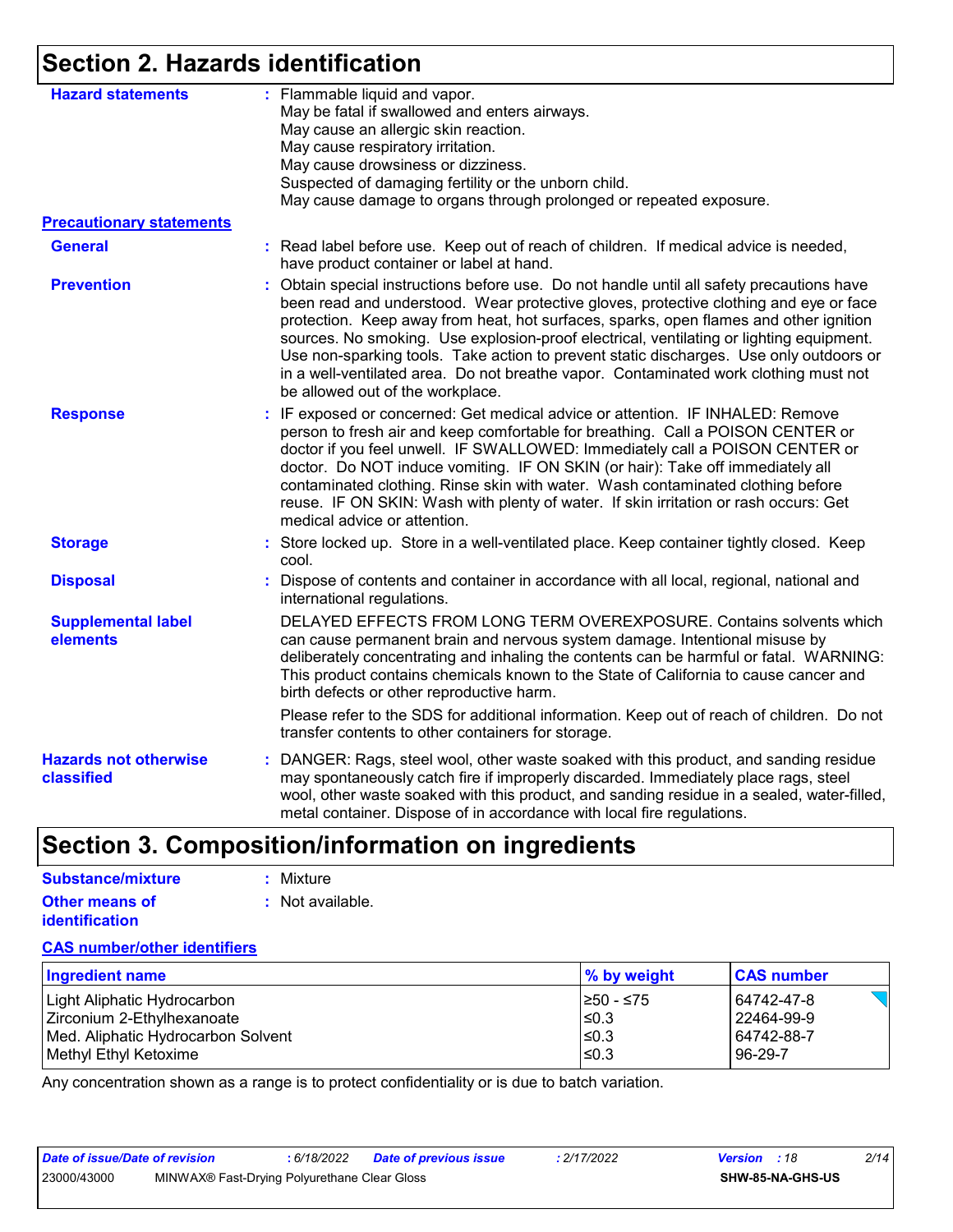## **Section 3. Composition/information on ingredients**

**There are no additional ingredients present which, within the current knowledge of the supplier and in the concentrations applicable, are classified and hence require reporting in this section.**

**Occupational exposure limits, if available, are listed in Section 8.**

### **Section 4. First aid measures**

#### **Description of necessary first aid measures**

| <b>Eye contact</b>  | : Immediately flush eyes with plenty of water, occasionally lifting the upper and lower<br>eyelids. Check for and remove any contact lenses. Continue to rinse for at least 10<br>minutes. Get medical attention following exposure or if feeling unwell.                                                                                                                                                                                                                                                                                                                                                                                                                                                                                               |
|---------------------|---------------------------------------------------------------------------------------------------------------------------------------------------------------------------------------------------------------------------------------------------------------------------------------------------------------------------------------------------------------------------------------------------------------------------------------------------------------------------------------------------------------------------------------------------------------------------------------------------------------------------------------------------------------------------------------------------------------------------------------------------------|
| <b>Inhalation</b>   | : Remove victim to fresh air and keep at rest in a position comfortable for breathing. If it<br>is suspected that fumes are still present, the rescuer should wear an appropriate mask<br>or self-contained breathing apparatus. If not breathing, if breathing is irregular or if<br>respiratory arrest occurs, provide artificial respiration or oxygen by trained personnel. It<br>may be dangerous to the person providing aid to give mouth-to-mouth resuscitation.<br>Get medical attention. If necessary, call a poison center or physician. If unconscious,<br>place in recovery position and get medical attention immediately. Maintain an open<br>airway. Loosen tight clothing such as a collar, tie, belt or waistband.                    |
| <b>Skin contact</b> | : Wash with plenty of soap and water. Remove contaminated clothing and shoes. Wash<br>contaminated clothing thoroughly with water before removing it, or wear gloves.<br>Continue to rinse for at least 10 minutes. Get medical attention. In the event of any<br>complaints or symptoms, avoid further exposure. Wash clothing before reuse. Clean<br>shoes thoroughly before reuse.                                                                                                                                                                                                                                                                                                                                                                   |
| <b>Ingestion</b>    | : Get medical attention immediately. Call a poison center or physician. Wash out mouth<br>with water. Remove dentures if any. If material has been swallowed and the exposed<br>person is conscious, give small quantities of water to drink. Stop if the exposed person<br>feels sick as vomiting may be dangerous. Aspiration hazard if swallowed. Can enter<br>lungs and cause damage. Do not induce vomiting. If vomiting occurs, the head should<br>be kept low so that vomit does not enter the lungs. Never give anything by mouth to an<br>unconscious person. If unconscious, place in recovery position and get medical<br>attention immediately. Maintain an open airway. Loosen tight clothing such as a collar,<br>tie, belt or waistband. |

|                                       | Most important symptoms/effects, acute and delayed                                                                                                                                                                                                                      |
|---------------------------------------|-------------------------------------------------------------------------------------------------------------------------------------------------------------------------------------------------------------------------------------------------------------------------|
| <b>Potential acute health effects</b> |                                                                                                                                                                                                                                                                         |
| <b>Eye contact</b>                    | : No known significant effects or critical hazards.                                                                                                                                                                                                                     |
| <b>Inhalation</b>                     | : Can cause central nervous system (CNS) depression. May cause drowsiness or<br>dizziness. May cause respiratory irritation.                                                                                                                                            |
| <b>Skin contact</b>                   | : May cause an allergic skin reaction.                                                                                                                                                                                                                                  |
| <b>Ingestion</b>                      | : Can cause central nervous system (CNS) depression. May be fatal if swallowed and<br>enters airways.                                                                                                                                                                   |
| <b>Over-exposure signs/symptoms</b>   |                                                                                                                                                                                                                                                                         |
| <b>Eye contact</b>                    | : No specific data.                                                                                                                                                                                                                                                     |
| <b>Inhalation</b>                     | : Adverse symptoms may include the following:<br>respiratory tract irritation<br>coughing<br>nausea or vomiting<br>headache<br>drowsiness/fatigue<br>dizziness/vertigo<br>unconsciousness<br>reduced fetal weight<br>increase in fetal deaths<br>skeletal malformations |
| Date of issue/Date of revision        | 3/14<br>: 2/17/2022<br>: 6/18/2022<br><b>Date of previous issue</b><br><b>Version</b><br>:18                                                                                                                                                                            |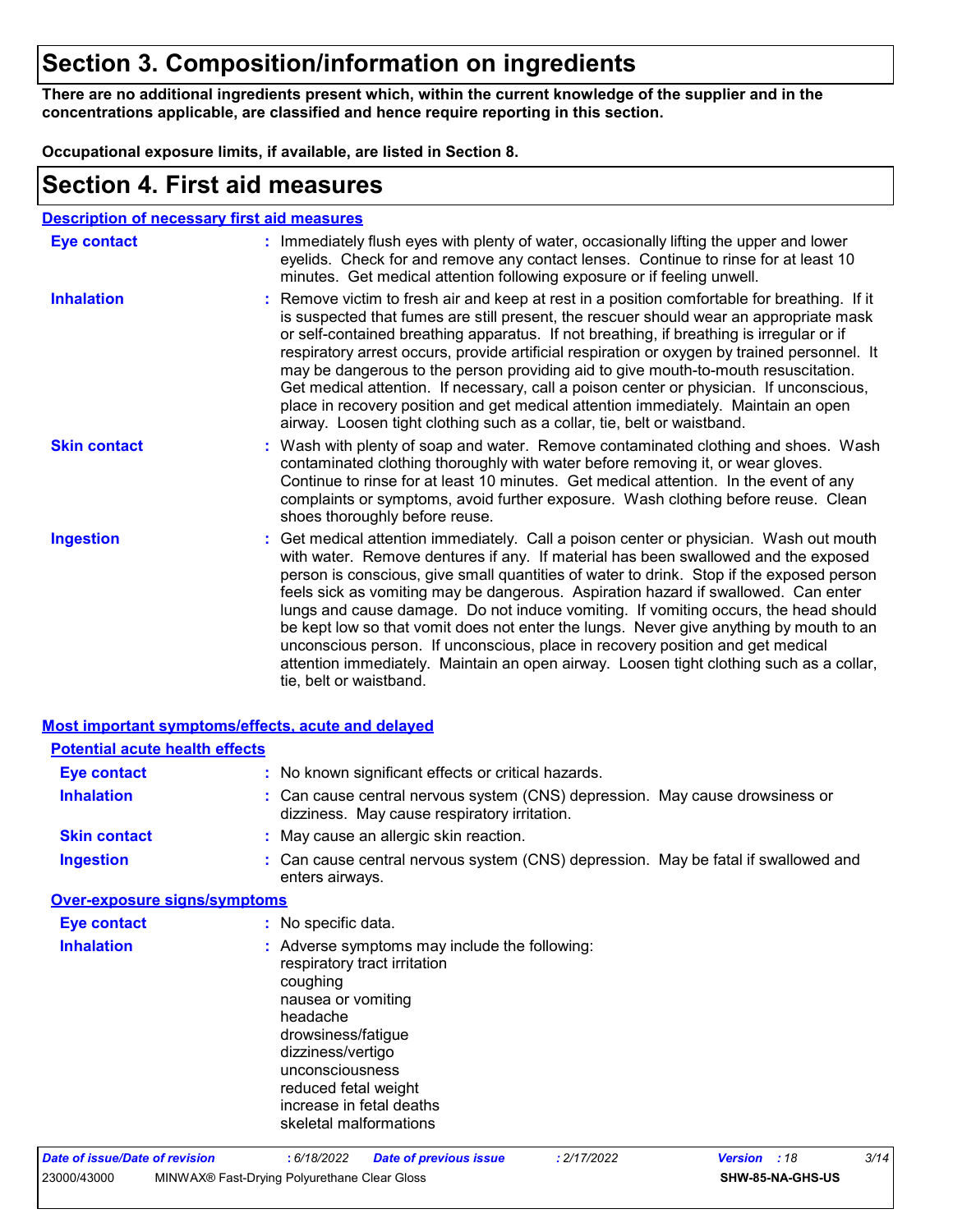## **Section 4. First aid measures**

| <b>Skin contact</b>               | : Adverse symptoms may include the following:<br>irritation<br>redness<br>reduced fetal weight<br>increase in fetal deaths<br>skeletal malformations                                                                                                                                                                                                                                                            |
|-----------------------------------|-----------------------------------------------------------------------------------------------------------------------------------------------------------------------------------------------------------------------------------------------------------------------------------------------------------------------------------------------------------------------------------------------------------------|
| <b>Ingestion</b>                  | : Adverse symptoms may include the following:<br>nausea or vomiting<br>reduced fetal weight<br>increase in fetal deaths<br>skeletal malformations<br><u>Indication of immediate medical attention and special treatment needed, if necessary</u>                                                                                                                                                                |
|                                   |                                                                                                                                                                                                                                                                                                                                                                                                                 |
| Notes to physician                | : Treat symptomatically. Contact poison treatment specialist immediately if large<br>quantities have been ingested or inhaled.                                                                                                                                                                                                                                                                                  |
| <b>Specific treatments</b>        | : No specific treatment.                                                                                                                                                                                                                                                                                                                                                                                        |
| <b>Protection of first-aiders</b> | : No action shall be taken involving any personal risk or without suitable training. If it is<br>suspected that fumes are still present, the rescuer should wear an appropriate mask or<br>self-contained breathing apparatus. It may be dangerous to the person providing aid to<br>give mouth-to-mouth resuscitation. Wash contaminated clothing thoroughly with water<br>before removing it, or wear gloves. |

**See toxicological information (Section 11)**

### **Section 5. Fire-fighting measures**

| <b>Extinguishing media</b>                               |                                                                                                                                                                                                                                                                                                                                                                                                                          |
|----------------------------------------------------------|--------------------------------------------------------------------------------------------------------------------------------------------------------------------------------------------------------------------------------------------------------------------------------------------------------------------------------------------------------------------------------------------------------------------------|
| <b>Suitable extinguishing</b><br>media                   | : Use dry chemical, $CO2$ , water spray (fog) or foam.                                                                                                                                                                                                                                                                                                                                                                   |
| <b>Unsuitable extinguishing</b><br>media                 | : Do not use water jet.                                                                                                                                                                                                                                                                                                                                                                                                  |
| <b>Specific hazards arising</b><br>from the chemical     | : Flammable liquid and vapor. Runoff to sewer may create fire or explosion hazard. In a<br>fire or if heated, a pressure increase will occur and the container may burst, with the risk<br>of a subsequent explosion. The vapor/gas is heavier than air and will spread along the<br>ground. Vapors may accumulate in low or confined areas or travel a considerable<br>distance to a source of ignition and flash back. |
| <b>Hazardous thermal</b><br>decomposition products       | Decomposition products may include the following materials:<br>carbon dioxide<br>carbon monoxide                                                                                                                                                                                                                                                                                                                         |
| <b>Special protective actions</b><br>for fire-fighters   | : Promptly isolate the scene by removing all persons from the vicinity of the incident if<br>there is a fire. No action shall be taken involving any personal risk or without suitable<br>training. Move containers from fire area if this can be done without risk. Use water<br>spray to keep fire-exposed containers cool.                                                                                            |
| <b>Special protective</b><br>equipment for fire-fighters | Fire-fighters should wear appropriate protective equipment and self-contained breathing<br>apparatus (SCBA) with a full face-piece operated in positive pressure mode.                                                                                                                                                                                                                                                   |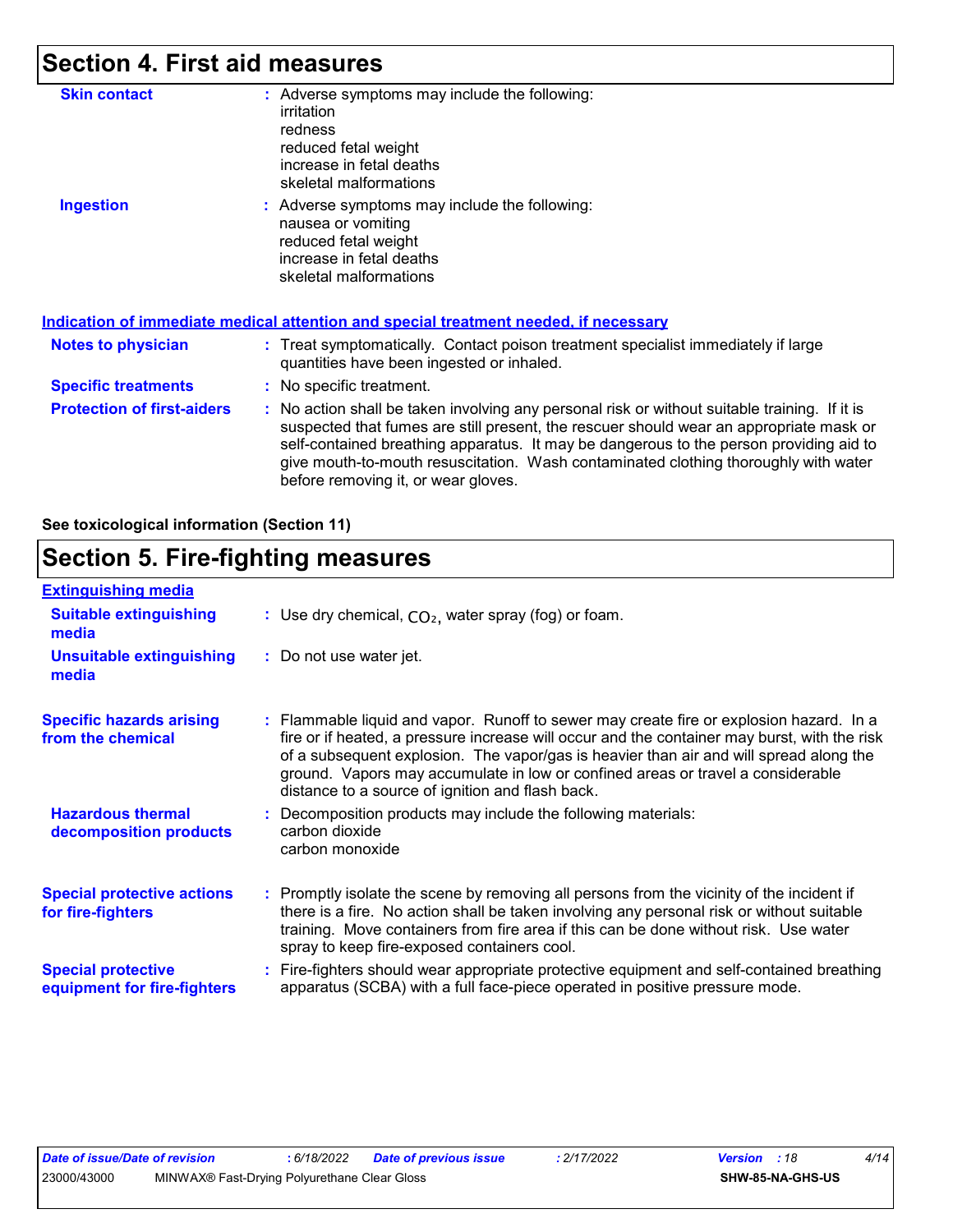## **Section 6. Accidental release measures**

|                                                              | Personal precautions, protective equipment and emergency procedures                                                                                                                                                                                                                                                                                                                                                                                                                             |
|--------------------------------------------------------------|-------------------------------------------------------------------------------------------------------------------------------------------------------------------------------------------------------------------------------------------------------------------------------------------------------------------------------------------------------------------------------------------------------------------------------------------------------------------------------------------------|
| For non-emergency<br>personnel                               | : No action shall be taken involving any personal risk or without suitable training.<br>Evacuate surrounding areas. Keep unnecessary and unprotected personnel from<br>entering. Do not touch or walk through spilled material. Shut off all ignition sources.<br>No flares, smoking or flames in hazard area. Avoid breathing vapor or mist. Provide<br>adequate ventilation. Wear appropriate respirator when ventilation is inadequate. Put<br>on appropriate personal protective equipment. |
| For emergency responders                                     | : If specialized clothing is required to deal with the spillage, take note of any information in<br>Section 8 on suitable and unsuitable materials. See also the information in "For non-<br>emergency personnel".                                                                                                                                                                                                                                                                              |
| <b>Environmental precautions</b>                             | : Avoid dispersal of spilled material and runoff and contact with soil, waterways, drains<br>and sewers. Inform the relevant authorities if the product has caused environmental<br>pollution (sewers, waterways, soil or air).                                                                                                                                                                                                                                                                 |
| <b>Methods and materials for containment and cleaning up</b> |                                                                                                                                                                                                                                                                                                                                                                                                                                                                                                 |
| <b>Small spill</b>                                           | : Stop leak if without risk. Move containers from spill area. Use spark-proof tools and<br>explosion-proof equipment. Dilute with water and mop up if water-soluble. Alternatively,<br>or if water-insoluble, absorb with an inert dry material and place in an appropriate waste                                                                                                                                                                                                               |
|                                                              | disposal container. Dispose of via a licensed waste disposal contractor.                                                                                                                                                                                                                                                                                                                                                                                                                        |

## **Section 7. Handling and storage**

#### **Precautions for safe handling**

| <b>Protective measures</b>                       | : Put on appropriate personal protective equipment (see Section 8). Persons with a<br>history of skin sensitization problems should not be employed in any process in which<br>this product is used. Avoid exposure - obtain special instructions before use. Avoid<br>exposure during pregnancy. Do not handle until all safety precautions have been read<br>and understood. Do not get in eyes or on skin or clothing. Do not breathe vapor or mist.<br>Do not swallow. Use only with adequate ventilation. Wear appropriate respirator when<br>ventilation is inadequate. Do not enter storage areas and confined spaces unless<br>adequately ventilated. Keep in the original container or an approved alternative made<br>from a compatible material, kept tightly closed when not in use. Store and use away<br>from heat, sparks, open flame or any other ignition source. Use explosion-proof<br>electrical (ventilating, lighting and material handling) equipment. Use only non-sparking<br>tools. Take precautionary measures against electrostatic discharges. Empty containers<br>retain product residue and can be hazardous. Do not reuse container. |
|--------------------------------------------------|----------------------------------------------------------------------------------------------------------------------------------------------------------------------------------------------------------------------------------------------------------------------------------------------------------------------------------------------------------------------------------------------------------------------------------------------------------------------------------------------------------------------------------------------------------------------------------------------------------------------------------------------------------------------------------------------------------------------------------------------------------------------------------------------------------------------------------------------------------------------------------------------------------------------------------------------------------------------------------------------------------------------------------------------------------------------------------------------------------------------------------------------------------------------|
| <b>Advice on general</b><br>occupational hygiene | : Eating, drinking and smoking should be prohibited in areas where this material is<br>handled, stored and processed. Workers should wash hands and face before eating,<br>drinking and smoking. Remove contaminated clothing and protective equipment before<br>entering eating areas. See also Section 8 for additional information on hygiene                                                                                                                                                                                                                                                                                                                                                                                                                                                                                                                                                                                                                                                                                                                                                                                                                     |

measures.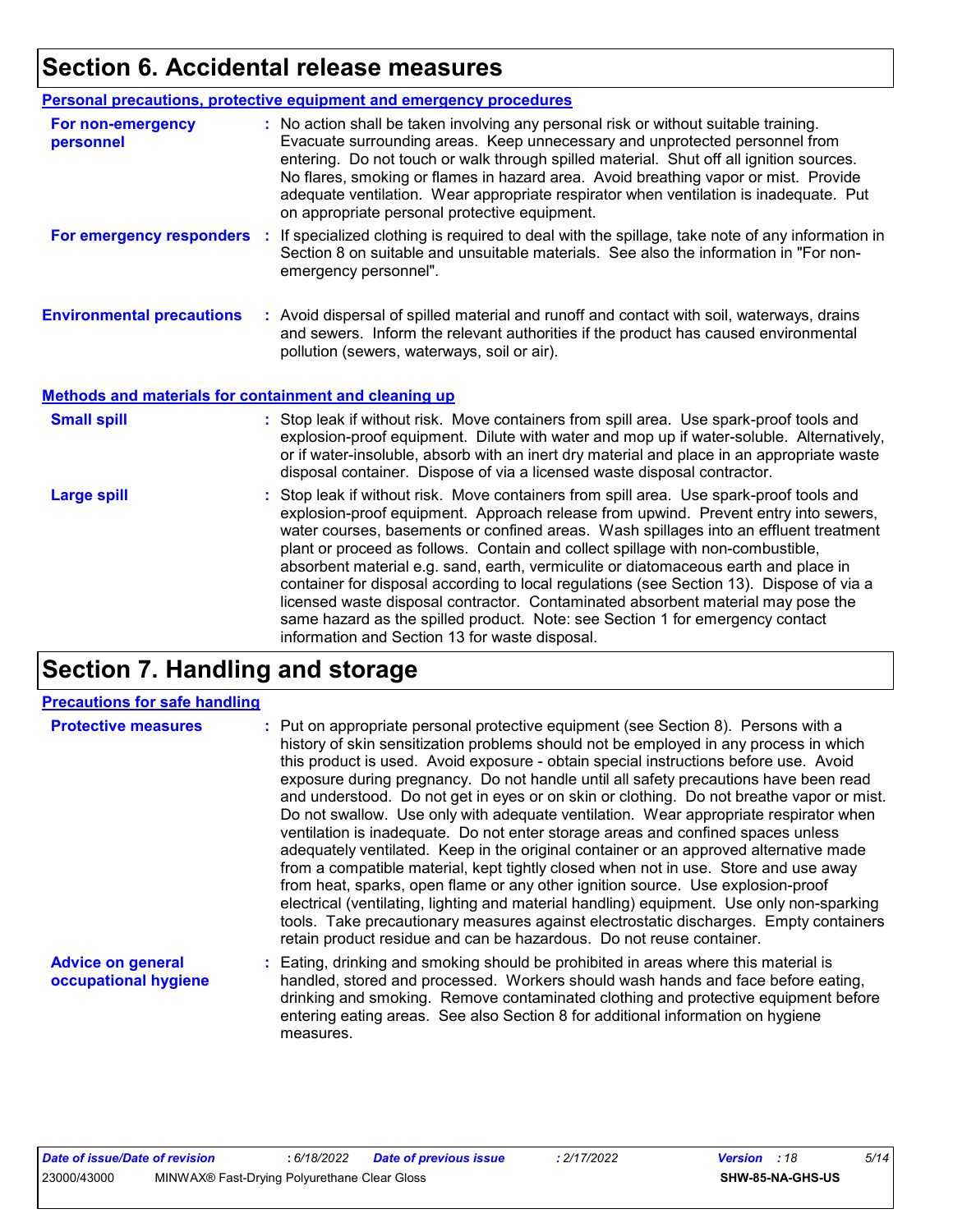## **Section 7. Handling and storage**

| <b>Conditions for safe storage,</b> | : Store in accordance with local regulations. Store in a segregated and approved area.        |
|-------------------------------------|-----------------------------------------------------------------------------------------------|
| including any                       | Store in original container protected from direct sunlight in a dry, cool and well-ventilated |
| <i>incompatibilities</i>            | area, away from incompatible materials (see Section 10) and food and drink. Store             |
|                                     | locked up. Eliminate all ignition sources. Separate from oxidizing materials. Keep            |
|                                     | container tightly closed and sealed until ready for use. Containers that have been            |
|                                     | opened must be carefully resealed and kept upright to prevent leakage. Do not store in        |
|                                     | unlabeled containers. Use appropriate containment to avoid environmental                      |
|                                     | contamination. See Section 10 for incompatible materials before handling or use.              |

## **Section 8. Exposure controls/personal protection**

#### **Control parameters**

**Occupational exposure limits (OSHA United States)**

| <b>Ingredient name</b>             | CAS#       | <b>Exposure limits</b>                                                                                                                                                                                                                                                                                                                                             |
|------------------------------------|------------|--------------------------------------------------------------------------------------------------------------------------------------------------------------------------------------------------------------------------------------------------------------------------------------------------------------------------------------------------------------------|
| Light Aliphatic Hydrocarbon        | 64742-47-8 | ACGIH TLV (United States, 1/2021).<br>Absorbed through skin.<br>TWA: 200 mg/m <sup>3</sup> , (as total hydrocarbon<br>vapor) 8 hours.                                                                                                                                                                                                                              |
| Zirconium 2-Ethylhexanoate         | 22464-99-9 | ACGIH TLV (United States, 1/2021).<br>TWA: $5 \text{ mg/m}^3$ , (as Zr) 8 hours.<br>STEL: 10 mg/m <sup>3</sup> , (as Zr) 15 minutes.<br>NIOSH REL (United States, 10/2020).<br>TWA: 5 mg/m <sup>3</sup> , (as Zr) 10 hours.<br>STEL: 10 mg/m <sup>3</sup> , (as Zr) 15 minutes.<br>OSHA PEL (United States, 5/2018).<br>TWA: $5 \text{ mg/m}^3$ , (as Zr) 8 hours. |
| Med. Aliphatic Hydrocarbon Solvent | 64742-88-7 | OSHA PEL (United States, 5/2018).<br>TWA: 100 ppm 8 hours.<br>TWA: $400$ mg/m <sup>3</sup> 8 hours.                                                                                                                                                                                                                                                                |
| Methyl Ethyl Ketoxime              | 96-29-7    | OARS WEEL (United States, 1/2021). Skin<br>sensitizer.<br>TWA: 10 ppm 8 hours.                                                                                                                                                                                                                                                                                     |

#### **Occupational exposure limits (Canada)**

| <b>Ingredient name</b>                                      | CAS#                          | <b>Exposure limits</b>                                                                                                                                                                                                                                                                                                                                                                                                                                          |  |  |  |
|-------------------------------------------------------------|-------------------------------|-----------------------------------------------------------------------------------------------------------------------------------------------------------------------------------------------------------------------------------------------------------------------------------------------------------------------------------------------------------------------------------------------------------------------------------------------------------------|--|--|--|
| Petroleum refining, hydrotreated light distillate           | 64742-47-8                    | <b>CA British Columbia Provincial (Canada,</b><br>6/2021). Absorbed through skin.<br>TWA: 200 mg/m <sup>3</sup> , (as total hydrocarbon<br>vapour) 8 hours.<br>CA Alberta Provincial (Canada, 6/2018).<br>Absorbed through skin.<br>8 hrs OEL: 200 mg/m <sup>3</sup> , (as total hydrocarbon<br>vapour) 8 hours.<br>CA Ontario Provincial (Canada, 6/2019).<br>Absorbed through skin.<br>TWA: 200 mg/m <sup>3</sup> , (as total hydrocarbon<br>vapour) 8 hours. |  |  |  |
| Zirconium 2-Ethylhexanoate                                  | 22464-99-9                    | CA Alberta Provincial (Canada, 6/2018).<br>8 hrs OEL: 5 mg/m <sup>3</sup> , (as Zr) 8 hours.<br>15 min OEL: 10 mg/m <sup>3</sup> , (as Zr) 15 minutes.<br><b>CA British Columbia Provincial (Canada,</b><br>$6/2021$ ).<br>TWA: $5 \text{ mg/m}^3$ , (as Zr) 8 hours.<br>STEL: 10 mg/m <sup>3</sup> , (as Zr) 15 minutes.<br>CA Quebec Provincial (Canada, 6/2021).<br>TWAEV: $5 \text{ mg/m}^3$ , (as Zr) 8 hours.                                             |  |  |  |
| Date of issue/Date of revision<br>: 6/18/2022               | <b>Date of previous issue</b> | 6/14<br>: 2/17/2022<br><b>Version</b> : 18                                                                                                                                                                                                                                                                                                                                                                                                                      |  |  |  |
| 23000/43000<br>MINWAX® Fast-Drying Polyurethane Clear Gloss |                               | SHW-85-NA-GHS-US                                                                                                                                                                                                                                                                                                                                                                                                                                                |  |  |  |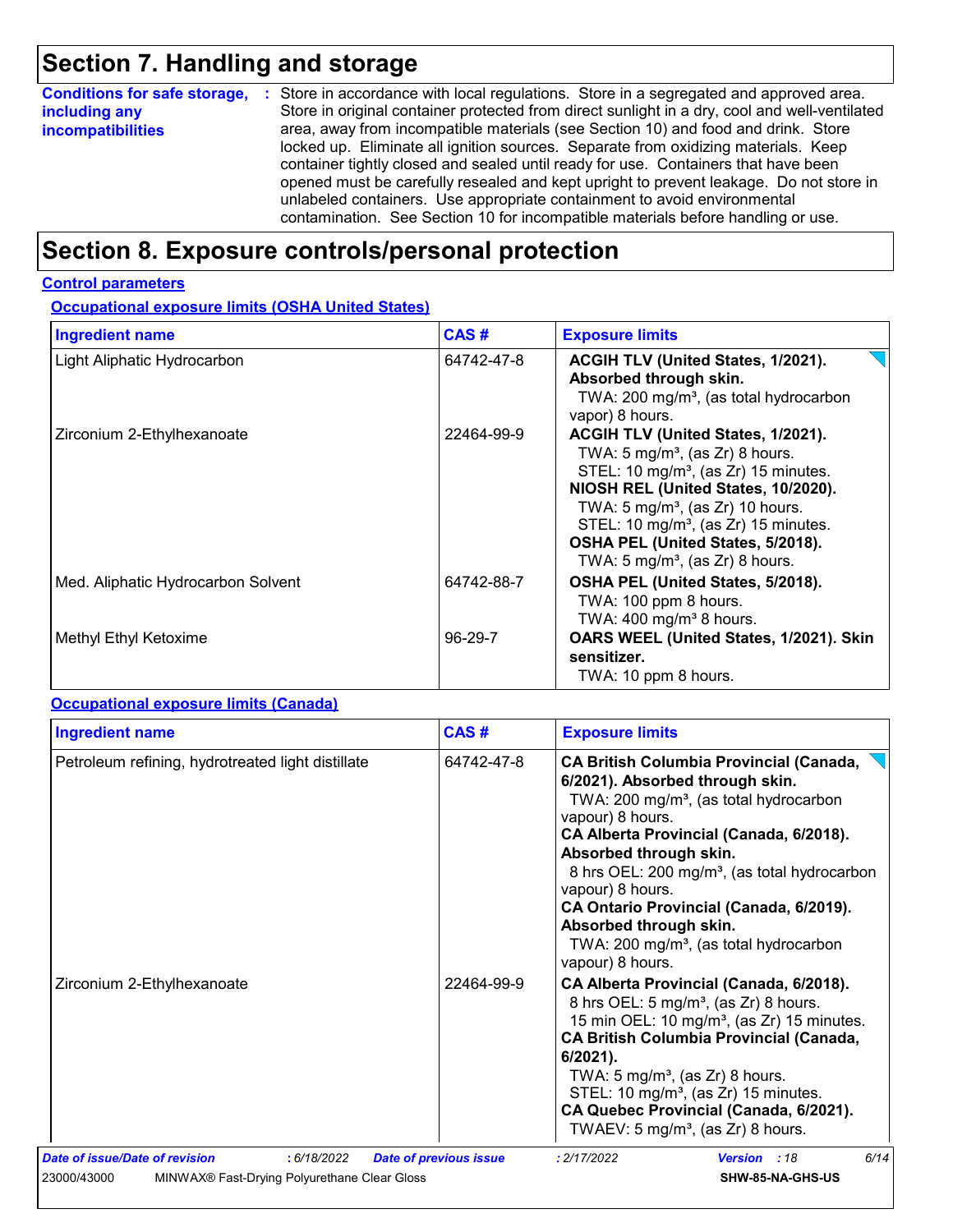## **Section 8. Exposure controls/personal protection**

|  | Methyl Ethyl Ketoxime | $96 - 29 - 7$ | STEV: 10 mg/m <sup>3</sup> , (as Zr) 15 minutes.<br>CA Ontario Provincial (Canada, 6/2019).<br>STEL: 10 mg/m <sup>3</sup> , (as Zr) 15 minutes.<br>TWA: $5 \text{ mg/m}^3$ , (as Zr) 8 hours.<br>OARS WEEL (United States, 1/2021). Skin<br>sensitizer.<br>TWA: 10 ppm 8 hours. |
|--|-----------------------|---------------|---------------------------------------------------------------------------------------------------------------------------------------------------------------------------------------------------------------------------------------------------------------------------------|
|--|-----------------------|---------------|---------------------------------------------------------------------------------------------------------------------------------------------------------------------------------------------------------------------------------------------------------------------------------|

#### **Occupational exposure limits (Mexico)**

|                             | CAS#       | <b>Exposure limits</b>                                                                                                                       |
|-----------------------------|------------|----------------------------------------------------------------------------------------------------------------------------------------------|
| Light Aliphatic Hydrocarbon | 64742-47-8 | <b>ACGIH TLV (United States, 1/2021).</b><br>Absorbed through skin.<br>TWA: 200 mg/m <sup>3</sup> , (as total hydrocarbon<br>vapor) 8 hours. |
| Zirconium 2-Ethylhexanoate  | 22464-99-9 | NOM-010-STPS-2014 (Mexico, 4/2016).<br>TWA: $5 \text{ mg/m}^3$ , (as Zr) 8 hours.<br>STEL: 10 mg/m <sup>3</sup> , (as Zr) 15 minutes.        |

| <b>Appropriate engineering</b><br>controls | : Use only with adequate ventilation. Use process enclosures, local exhaust ventilation or<br>other engineering controls to keep worker exposure to airborne contaminants below any<br>recommended or statutory limits. The engineering controls also need to keep gas,<br>vapor or dust concentrations below any lower explosive limits. Use explosion-proof<br>ventilation equipment.                                                                                                                                                                                                                                |
|--------------------------------------------|------------------------------------------------------------------------------------------------------------------------------------------------------------------------------------------------------------------------------------------------------------------------------------------------------------------------------------------------------------------------------------------------------------------------------------------------------------------------------------------------------------------------------------------------------------------------------------------------------------------------|
| <b>Environmental exposure</b><br>controls  | : Emissions from ventilation or work process equipment should be checked to ensure<br>they comply with the requirements of environmental protection legislation. In some<br>cases, fume scrubbers, filters or engineering modifications to the process equipment<br>will be necessary to reduce emissions to acceptable levels.                                                                                                                                                                                                                                                                                        |
| <b>Individual protection measures</b>      |                                                                                                                                                                                                                                                                                                                                                                                                                                                                                                                                                                                                                        |
| <b>Hygiene measures</b>                    | : Wash hands, forearms and face thoroughly after handling chemical products, before<br>eating, smoking and using the lavatory and at the end of the working period.<br>Appropriate techniques should be used to remove potentially contaminated clothing.<br>Contaminated work clothing should not be allowed out of the workplace. Wash<br>contaminated clothing before reusing. Ensure that eyewash stations and safety<br>showers are close to the workstation location.                                                                                                                                            |
| <b>Eye/face protection</b>                 | : Safety eyewear complying with an approved standard should be used when a risk<br>assessment indicates this is necessary to avoid exposure to liquid splashes, mists,<br>gases or dusts. If contact is possible, the following protection should be worn, unless<br>the assessment indicates a higher degree of protection: safety glasses with side-<br>shields.                                                                                                                                                                                                                                                     |
| <b>Skin protection</b>                     |                                                                                                                                                                                                                                                                                                                                                                                                                                                                                                                                                                                                                        |
| <b>Hand protection</b>                     | : Chemical-resistant, impervious gloves complying with an approved standard should be<br>worn at all times when handling chemical products if a risk assessment indicates this is<br>necessary. Considering the parameters specified by the glove manufacturer, check<br>during use that the gloves are still retaining their protective properties. It should be<br>noted that the time to breakthrough for any glove material may be different for different<br>glove manufacturers. In the case of mixtures, consisting of several substances, the<br>protection time of the gloves cannot be accurately estimated. |
| <b>Body protection</b>                     | : Personal protective equipment for the body should be selected based on the task being<br>performed and the risks involved and should be approved by a specialist before<br>handling this product. When there is a risk of ignition from static electricity, wear anti-<br>static protective clothing. For the greatest protection from static discharges, clothing<br>should include anti-static overalls, boots and gloves.                                                                                                                                                                                         |
| <b>Other skin protection</b>               | : Appropriate footwear and any additional skin protection measures should be selected<br>based on the task being performed and the risks involved and should be approved by a<br>specialist before handling this product.                                                                                                                                                                                                                                                                                                                                                                                              |
| <b>Date of issue/Date of revision</b>      | : 6/18/2022<br>7/14<br><b>Date of previous issue</b><br>: 2/17/2022<br><b>Version</b><br>:18                                                                                                                                                                                                                                                                                                                                                                                                                                                                                                                           |
| 23000/43000                                | MINWAX® Fast-Drying Polyurethane Clear Gloss<br>SHW-85-NA-GHS-US                                                                                                                                                                                                                                                                                                                                                                                                                                                                                                                                                       |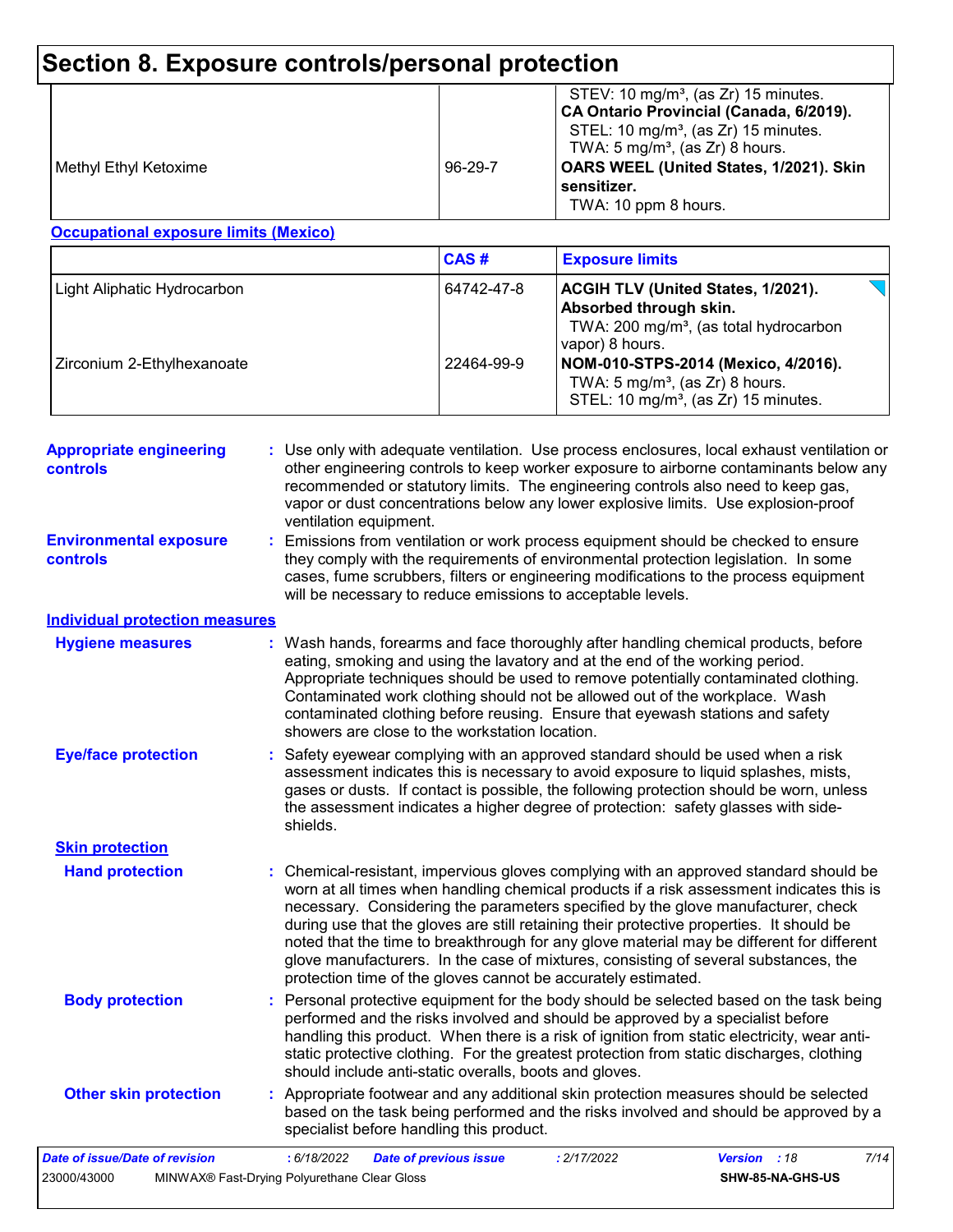### **Section 8. Exposure controls/personal protection**

#### **Respiratory protection :**

Based on the hazard and potential for exposure, select a respirator that meets the appropriate standard or certification. Respirators must be used according to a respiratory protection program to ensure proper fitting, training, and other important aspects of use.

### **Section 9. Physical and chemical properties**

The conditions of measurement of all properties are at standard temperature and pressure unless otherwise indicated.

| <b>Appearance</b>                                                 |    |                                                                |
|-------------------------------------------------------------------|----|----------------------------------------------------------------|
| <b>Physical state</b>                                             |    | $:$ Liquid.                                                    |
| <b>Color</b>                                                      |    | : Not available.                                               |
| Odor                                                              |    | : Not available.                                               |
| <b>Odor threshold</b>                                             |    | Not available.                                                 |
| рH                                                                |    | : Not applicable.                                              |
| <b>Melting point/freezing point</b>                               |    | : Not available.                                               |
| <b>Boiling point, initial boiling</b><br>point, and boiling range |    | : $148^{\circ}$ C (298.4 $^{\circ}$ F)                         |
| <b>Flash point</b>                                                |    | : Closed cup: 39°C (102.2°F) [Tagliabue Closed Cup]            |
| <b>Evaporation rate</b>                                           |    | $: 0.13$ (butyl acetate = 1)                                   |
| <b>Flammability</b>                                               |    | : Not available.                                               |
| Lower and upper explosion<br>limit/flammability limit             |    | $:$ Lower: $1\%$<br>Upper: 6%                                  |
| <b>Vapor pressure</b>                                             |    | $: 0.17$ kPa (1.27 mm Hg)                                      |
| <b>Relative vapor density</b>                                     |    | : $5$ [Air = 1]                                                |
| <b>Relative density</b>                                           |    | : 0.86                                                         |
| <b>Solubility</b>                                                 |    | : Not available.                                               |
| <b>Partition coefficient: n-</b><br>octanol/water                 |    | : Not applicable.                                              |
| <b>Auto-ignition temperature</b>                                  |    | : Not available.                                               |
| <b>Decomposition temperature</b>                                  | ÷. | Not available.                                                 |
| <b>Viscosity</b>                                                  |    | Kinematic (40°C (104°F)): <20.5 mm <sup>2</sup> /s (<20.5 cSt) |
| <b>Molecular weight</b>                                           |    | Not applicable.                                                |
| <b>Aerosol product</b>                                            |    |                                                                |
| <b>Heat of combustion</b>                                         |    | : $24.223$ kJ/g                                                |

### **Section 10. Stability and reactivity**

| <b>Reactivity</b>                            | : No specific test data related to reactivity available for this product or its ingredients.                                                                                                                                               |
|----------------------------------------------|--------------------------------------------------------------------------------------------------------------------------------------------------------------------------------------------------------------------------------------------|
| <b>Chemical stability</b>                    | : The product is stable.                                                                                                                                                                                                                   |
| <b>Possibility of hazardous</b><br>reactions | : Under normal conditions of storage and use, hazardous reactions will not occur.                                                                                                                                                          |
| <b>Conditions to avoid</b>                   | : Avoid all possible sources of ignition (spark or flame). Do not pressurize, cut, weld,<br>braze, solder, drill, grind or expose containers to heat or sources of ignition. Do not<br>allow vapor to accumulate in low or confined areas. |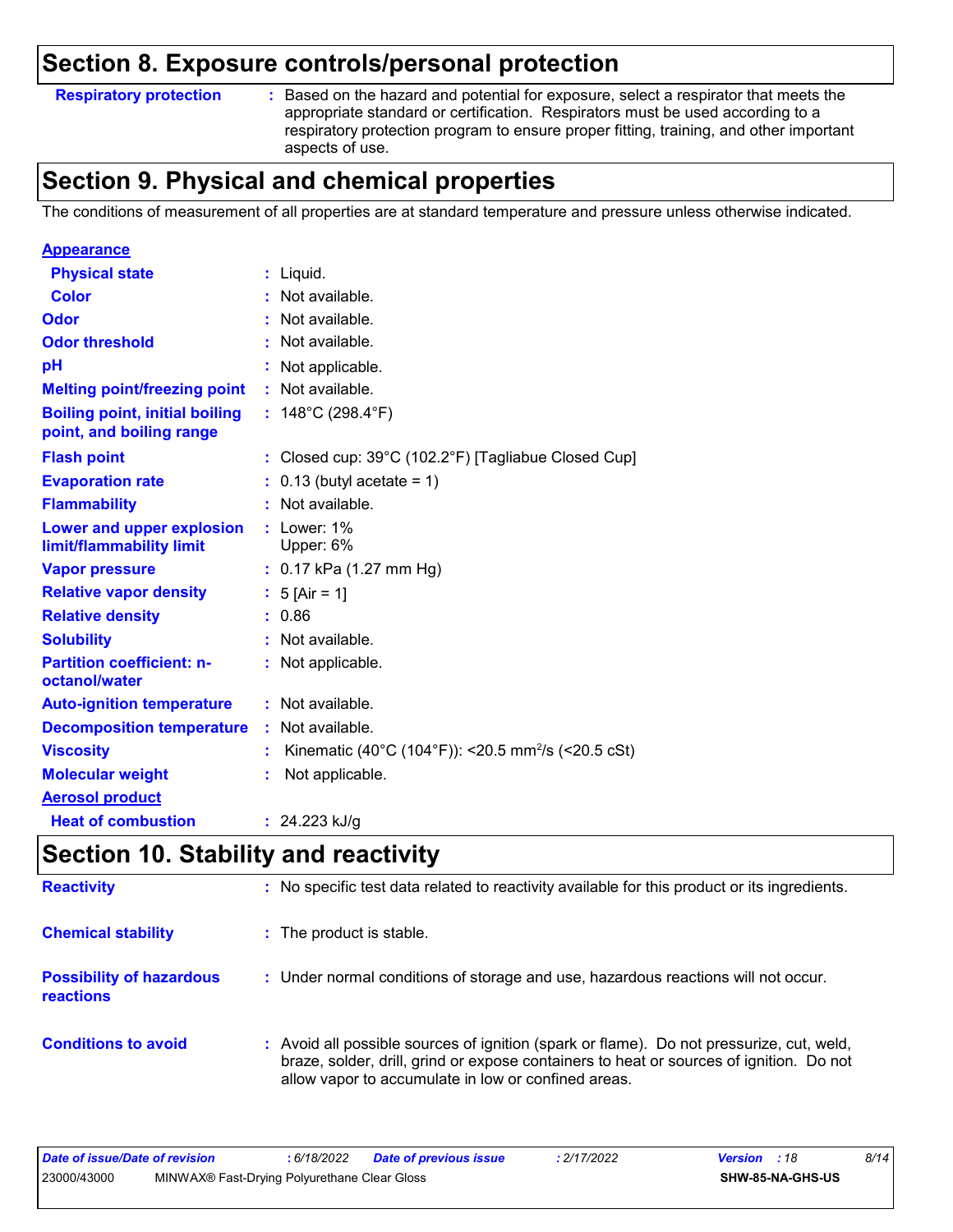### **Section 10. Stability and reactivity**

#### **Incompatible materials :**

: Reactive or incompatible with the following materials: oxidizing materials

**Hazardous decomposition products**

Under normal conditions of storage and use, hazardous decomposition products should **:** not be produced.

### **Section 11. Toxicological information**

#### **Information on toxicological effects**

#### **Acute toxicity**

| <b>Product/ingredient name</b> | <b>Result</b>             | <b>Species</b> | <b>Dose</b>           | <b>Exposure</b> |
|--------------------------------|---------------------------|----------------|-----------------------|-----------------|
| Zirconium 2-Ethylhexanoate     | ILD50 Dermal<br>LD50 Oral | Rabbit<br>Rat  | $>5$ g/kg<br> >5 g/kg |                 |
| Methyl Ethyl Ketoxime          | LD50 Oral                 | Rat            | $ 930 \text{ mg/kg} $ |                 |

#### **Irritation/Corrosion**

| <b>Product/ingredient name</b> | ⊺Result                  | <b>Species</b> | <b>Score</b> | <b>Exposure</b> | <u>I</u> Observation |
|--------------------------------|--------------------------|----------------|--------------|-----------------|----------------------|
| Methyl Ethyl Ketoxime          | I Eves - Severe irritant | Rabbit         |              | 100 uL          |                      |

#### **Sensitization**

Not available.

#### **Mutagenicity**

Not available.

#### **Carcinogenicity**

Not available.

#### **Reproductive toxicity**

Not available.

#### **Teratogenicity**

Not available.

#### **Specific target organ toxicity (single exposure)**

| <b>Name</b>                        | <b>Category</b> | <b>Route of</b><br>exposure | <b>Target organs</b>              |
|------------------------------------|-----------------|-----------------------------|-----------------------------------|
| Light Aliphatic Hydrocarbon        | Category 3      |                             | Respiratory tract<br>lirritation  |
|                                    | Category 3      |                             | l Narcotic effects                |
| Med. Aliphatic Hydrocarbon Solvent | Category 3      |                             | Respiratory tract<br>l irritation |
|                                    | Category 3      |                             | l Narcotic effects                |
| Methyl Ethyl Ketoxime              | Category 1      |                             | upper respiratory<br>tract        |
|                                    | Category 3      |                             | Narcotic effects                  |

#### **Specific target organ toxicity (repeated exposure)**

| <b>Name</b>                        | <b>Category</b> | <b>Route of</b><br><b>exposure</b> | <b>Target organs</b> |
|------------------------------------|-----------------|------------------------------------|----------------------|
| Light Aliphatic Hydrocarbon        | Category 2      |                                    |                      |
| Med. Aliphatic Hydrocarbon Solvent | Category 1      |                                    |                      |
| Methyl Ethyl Ketoxime              | Category 2      |                                    | blood system         |

#### **Aspiration hazard**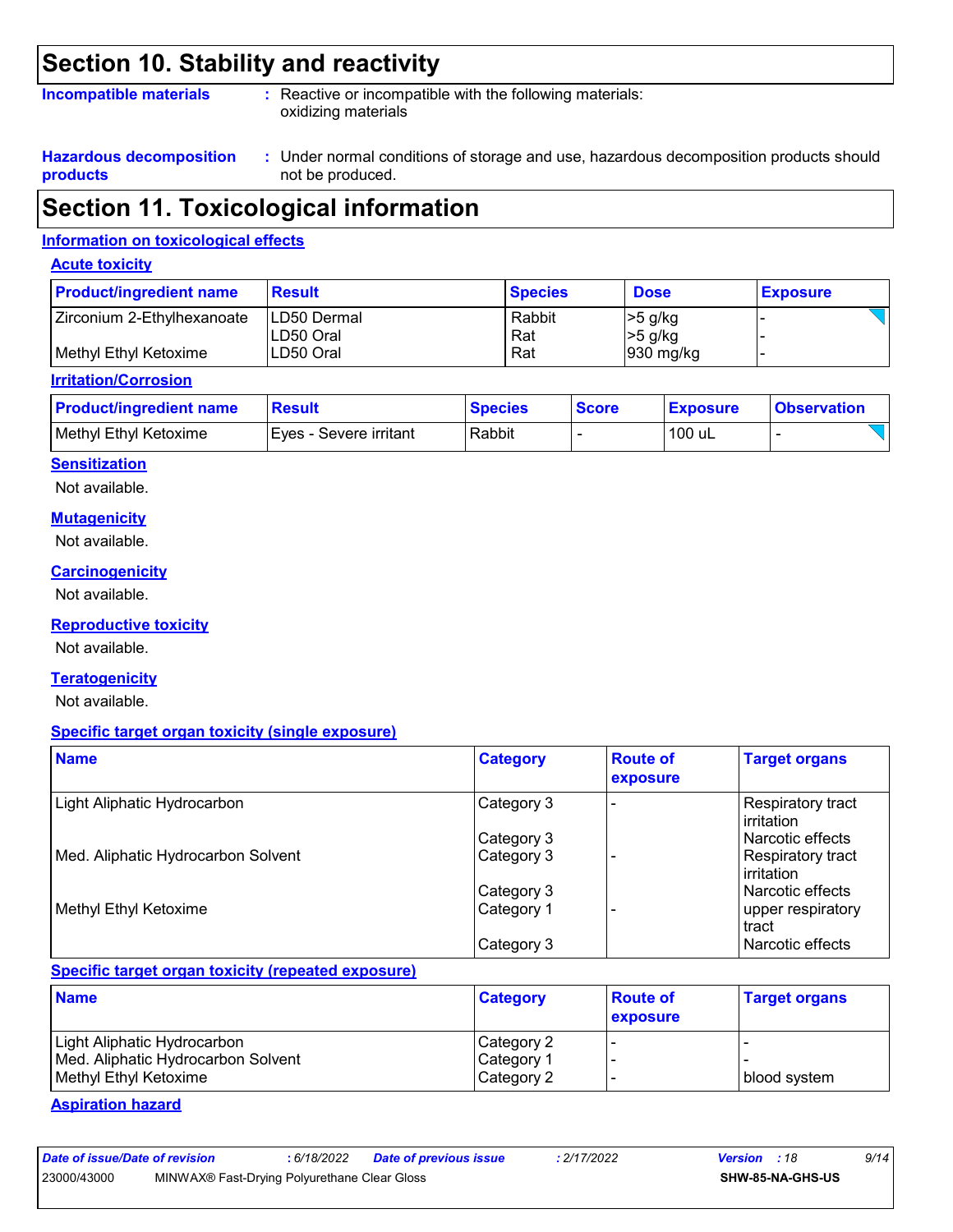## **Section 11. Toxicological information**

| <b>Name</b>                                                                              |                                                                                                                                                                                                                                                                         | <b>Result</b>                         |  |  |
|------------------------------------------------------------------------------------------|-------------------------------------------------------------------------------------------------------------------------------------------------------------------------------------------------------------------------------------------------------------------------|---------------------------------------|--|--|
| Light Aliphatic Hydrocarbon                                                              |                                                                                                                                                                                                                                                                         | <b>ASPIRATION HAZARD - Category 1</b> |  |  |
| Med. Aliphatic Hydrocarbon Solvent                                                       |                                                                                                                                                                                                                                                                         | <b>ASPIRATION HAZARD - Category 1</b> |  |  |
| <b>Information on the likely</b><br>routes of exposure                                   | : Not available.                                                                                                                                                                                                                                                        |                                       |  |  |
| <b>Potential acute health effects</b>                                                    |                                                                                                                                                                                                                                                                         |                                       |  |  |
| <b>Eye contact</b>                                                                       | : No known significant effects or critical hazards.                                                                                                                                                                                                                     |                                       |  |  |
| <b>Inhalation</b>                                                                        | : Can cause central nervous system (CNS) depression. May cause drowsiness or<br>dizziness. May cause respiratory irritation.                                                                                                                                            |                                       |  |  |
| <b>Skin contact</b>                                                                      | : May cause an allergic skin reaction.                                                                                                                                                                                                                                  |                                       |  |  |
| <b>Ingestion</b>                                                                         | : Can cause central nervous system (CNS) depression. May be fatal if swallowed and<br>enters airways.                                                                                                                                                                   |                                       |  |  |
|                                                                                          | <b>Symptoms related to the physical, chemical and toxicological characteristics</b>                                                                                                                                                                                     |                                       |  |  |
| <b>Eye contact</b>                                                                       | : No specific data.                                                                                                                                                                                                                                                     |                                       |  |  |
| <b>Inhalation</b>                                                                        | : Adverse symptoms may include the following:<br>respiratory tract irritation<br>coughing<br>nausea or vomiting<br>headache<br>drowsiness/fatigue<br>dizziness/vertigo<br>unconsciousness<br>reduced fetal weight<br>increase in fetal deaths<br>skeletal malformations |                                       |  |  |
| <b>Skin contact</b>                                                                      | : Adverse symptoms may include the following:<br>irritation<br>redness<br>reduced fetal weight<br>increase in fetal deaths<br>skeletal malformations                                                                                                                    |                                       |  |  |
| <b>Ingestion</b>                                                                         | : Adverse symptoms may include the following:<br>nausea or vomiting<br>reduced fetal weight<br>increase in fetal deaths<br>skeletal malformations                                                                                                                       |                                       |  |  |
| Delayed and immediate effects and also chronic effects from short and long term exposure |                                                                                                                                                                                                                                                                         |                                       |  |  |
| <b>Short term exposure</b>                                                               |                                                                                                                                                                                                                                                                         |                                       |  |  |
| <b>Potential immediate</b><br>effects                                                    | : Not available.                                                                                                                                                                                                                                                        |                                       |  |  |
| <b>Potential delayed effects</b>                                                         | : Not available.                                                                                                                                                                                                                                                        |                                       |  |  |
| <b>Long term exposure</b>                                                                |                                                                                                                                                                                                                                                                         |                                       |  |  |
| <b>Potential immediate</b><br>effects                                                    | : Not available.                                                                                                                                                                                                                                                        |                                       |  |  |
| <b>Potential delayed effects</b>                                                         | : Not available.                                                                                                                                                                                                                                                        |                                       |  |  |
| <b>Potential chronic health effects</b><br>Not available.                                |                                                                                                                                                                                                                                                                         |                                       |  |  |
|                                                                                          |                                                                                                                                                                                                                                                                         |                                       |  |  |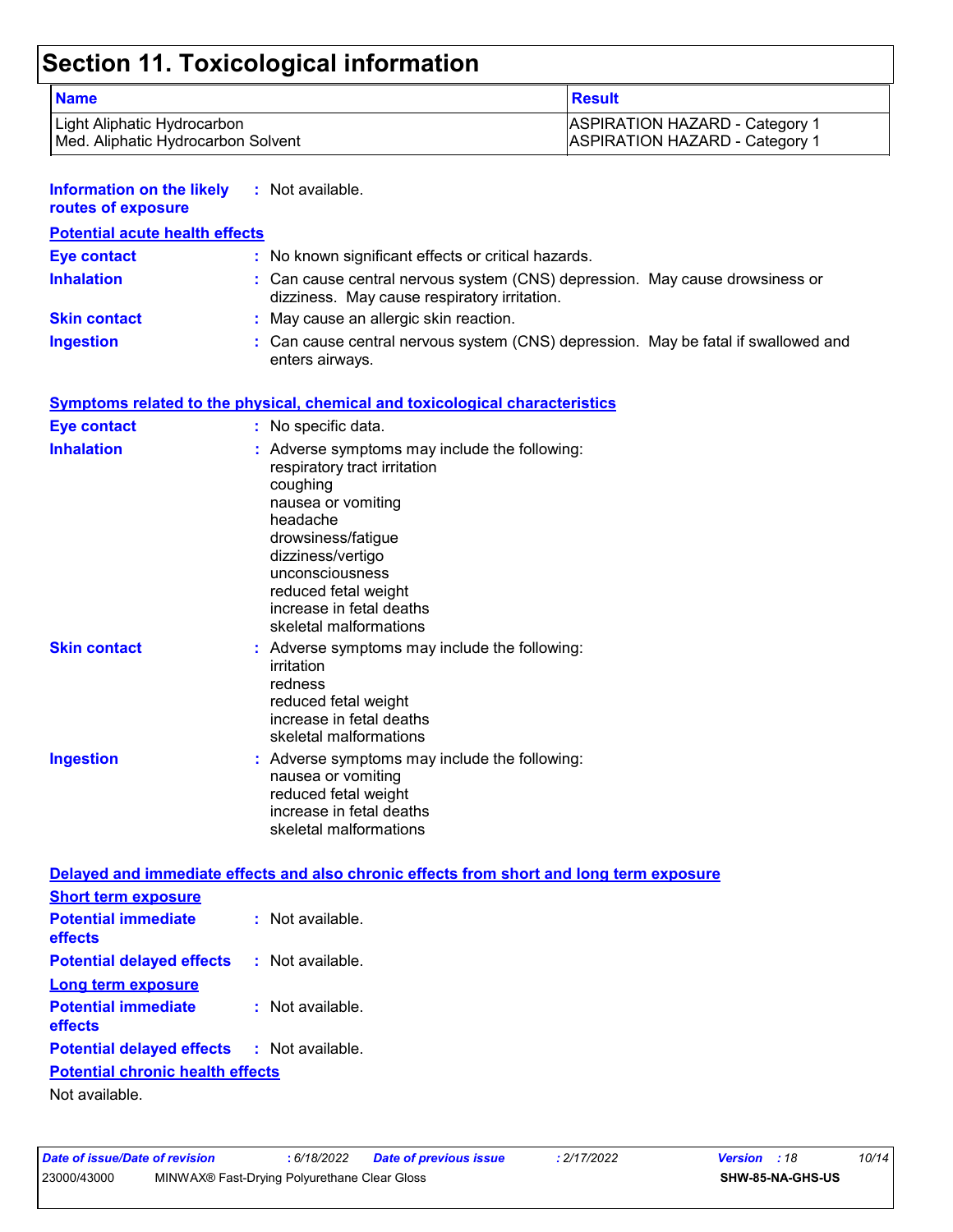## **Section 11. Toxicological information**

| <b>General</b>               | May cause damage to organs through prolonged or repeated exposure. Once<br>sensitized, a severe allergic reaction may occur when subsequently exposed to very low<br>levels. |
|------------------------------|------------------------------------------------------------------------------------------------------------------------------------------------------------------------------|
| <b>Carcinogenicity</b>       | : No known significant effects or critical hazards.                                                                                                                          |
| <b>Mutagenicity</b>          | : No known significant effects or critical hazards.                                                                                                                          |
| <b>Teratogenicity</b>        | : Suspected of damaging the unborn child.                                                                                                                                    |
| <b>Developmental effects</b> | : No known significant effects or critical hazards.                                                                                                                          |
| <b>Fertility effects</b>     | : No known significant effects or critical hazards.                                                                                                                          |

### **Numerical measures of toxicity Acute toxicity estimates**

Not available.

## **Section 12. Ecological information**

#### **Toxicity**

| <b>Product/ingredient name</b> | <b>Result</b>                      | <b>Species</b>             | <b>Exposure</b> |
|--------------------------------|------------------------------------|----------------------------|-----------------|
| Light Aliphatic Hydrocarbon    | Acute LC50 2200 µg/l Fresh water   | Fish - Lepomis macrochirus | 4 davs          |
| Methyl Ethyl Ketoxime          | Acute LC50 843000 µg/l Fresh water | Fish - Pimephales promelas | 196 hours       |

#### **Persistence and degradability**

Not available.

#### **Bioaccumulative potential**

| <b>Product/ingredient name</b> | $LoaPow$ | <b>BCF</b>   | <b>Potential</b> |
|--------------------------------|----------|--------------|------------------|
| Zirconium 2-Ethylhexanoate     |          | 2.96         | low              |
| Methyl Ethyl Ketoxime          |          | $2.5$ to 5.8 | low              |

#### **Mobility in soil**

**Soil/water partition coefficient (KOC)**

**:** Not available.

**Other adverse effects** : No known significant effects or critical hazards.

## **Section 13. Disposal considerations**

| <b>Disposal methods</b> | : The generation of waste should be avoided or minimized wherever possible. Disposal<br>of this product, solutions and any by-products should at all times comply with the<br>requirements of environmental protection and waste disposal legislation and any<br>regional local authority requirements. Dispose of surplus and non-recyclable products<br>via a licensed waste disposal contractor. Waste should not be disposed of untreated to<br>the sewer unless fully compliant with the requirements of all authorities with jurisdiction.<br>Waste packaging should be recycled. Incineration or landfill should only be considered<br>when recycling is not feasible. This material and its container must be disposed of in a<br>safe way. Care should be taken when handling emptied containers that have not been<br>cleaned or rinsed out. Empty containers or liners may retain some product residues.<br>Vapor from product residues may create a highly flammable or explosive atmosphere<br>inside the container. Do not cut, weld or grind used containers unless they have been<br>cleaned thoroughly internally. Avoid dispersal of spilled material and runoff and contact |
|-------------------------|------------------------------------------------------------------------------------------------------------------------------------------------------------------------------------------------------------------------------------------------------------------------------------------------------------------------------------------------------------------------------------------------------------------------------------------------------------------------------------------------------------------------------------------------------------------------------------------------------------------------------------------------------------------------------------------------------------------------------------------------------------------------------------------------------------------------------------------------------------------------------------------------------------------------------------------------------------------------------------------------------------------------------------------------------------------------------------------------------------------------------------------------------------------------------------------------|
|-------------------------|------------------------------------------------------------------------------------------------------------------------------------------------------------------------------------------------------------------------------------------------------------------------------------------------------------------------------------------------------------------------------------------------------------------------------------------------------------------------------------------------------------------------------------------------------------------------------------------------------------------------------------------------------------------------------------------------------------------------------------------------------------------------------------------------------------------------------------------------------------------------------------------------------------------------------------------------------------------------------------------------------------------------------------------------------------------------------------------------------------------------------------------------------------------------------------------------|

| Date of issue/Date of revision |                                              | : 6/18/2022 | <b>Date of previous issue</b> | : 2/17/2022 | <b>Version</b> : 18 |                  | 11/14 |
|--------------------------------|----------------------------------------------|-------------|-------------------------------|-------------|---------------------|------------------|-------|
| 23000/43000                    | MINWAX® Fast-Drying Polyurethane Clear Gloss |             |                               |             |                     | SHW-85-NA-GHS-US |       |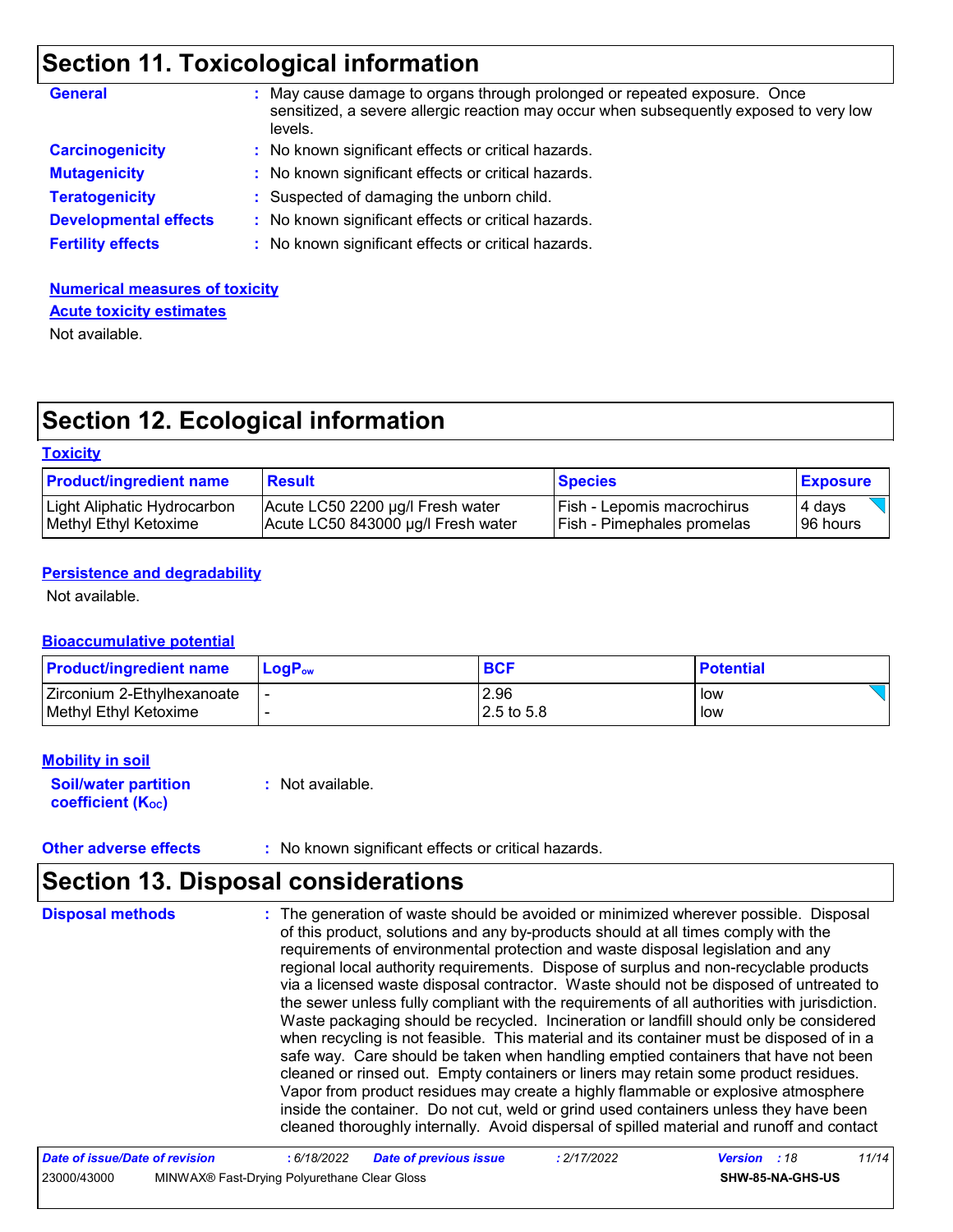## **Section 13. Disposal considerations**

with soil, waterways, drains and sewers.

## **Section 14. Transport information**

|                                                                                                                                                                                                                                                                                                                                                                                                                                                                                                                                                                                                                                                                                 | <b>DOT</b><br><b>Classification</b>                                                                                                                                                                                                                               | <b>TDG</b><br><b>Classification</b>                                                                                                                 | <b>Mexico</b><br><b>Classification</b> | <b>IATA</b>                                                                                                                   | <b>IMDG</b>                                                                                                                                        |
|---------------------------------------------------------------------------------------------------------------------------------------------------------------------------------------------------------------------------------------------------------------------------------------------------------------------------------------------------------------------------------------------------------------------------------------------------------------------------------------------------------------------------------------------------------------------------------------------------------------------------------------------------------------------------------|-------------------------------------------------------------------------------------------------------------------------------------------------------------------------------------------------------------------------------------------------------------------|-----------------------------------------------------------------------------------------------------------------------------------------------------|----------------------------------------|-------------------------------------------------------------------------------------------------------------------------------|----------------------------------------------------------------------------------------------------------------------------------------------------|
| <b>UN number</b>                                                                                                                                                                                                                                                                                                                                                                                                                                                                                                                                                                                                                                                                | <b>UN1263</b>                                                                                                                                                                                                                                                     | <b>UN1263</b>                                                                                                                                       | <b>UN1263</b>                          | <b>UN1263</b>                                                                                                                 | <b>UN1263</b>                                                                                                                                      |
| <b>UN proper</b><br>shipping name                                                                                                                                                                                                                                                                                                                                                                                                                                                                                                                                                                                                                                               | <b>PAINT</b>                                                                                                                                                                                                                                                      | <b>PAINT</b>                                                                                                                                        | <b>PAINT</b>                           | <b>PAINT</b>                                                                                                                  | PAINT. Marine<br>pollutant (Light<br>Aliphatic<br>Hydrocarbon)                                                                                     |
| <b>Transport</b><br>hazard class(es)                                                                                                                                                                                                                                                                                                                                                                                                                                                                                                                                                                                                                                            | $\mathfrak{S}$                                                                                                                                                                                                                                                    | 3                                                                                                                                                   | $\mathbf{3}$                           | 3                                                                                                                             | 3                                                                                                                                                  |
| <b>Packing group</b>                                                                                                                                                                                                                                                                                                                                                                                                                                                                                                                                                                                                                                                            | $\mathbf{III}$                                                                                                                                                                                                                                                    | $\mathop{\rm III}$                                                                                                                                  | $\mathbf{III}$                         | $\mathop{\rm III}$                                                                                                            | $\ensuremath{\mathsf{III}}\xspace$                                                                                                                 |
| <b>Environmental</b><br>hazards                                                                                                                                                                                                                                                                                                                                                                                                                                                                                                                                                                                                                                                 | No.                                                                                                                                                                                                                                                               | No.                                                                                                                                                 | No.                                    | Yes. The<br>environmentally<br>hazardous<br>substance mark<br>is not required.                                                | Yes.                                                                                                                                               |
| <b>Additional</b><br>information                                                                                                                                                                                                                                                                                                                                                                                                                                                                                                                                                                                                                                                | This product may<br>be re-classified as<br>"Combustible<br>Liquid," unless<br>transported by<br>vessel or aircraft.<br>Non-bulk<br>packages (less<br>than or equal to<br>119 gal) of<br>combustible<br>liquids are not<br>regulated as<br>hazardous<br>materials. | Product classified<br>as per the<br>following sections<br>of the<br>Transportation of<br>Dangerous Goods<br>Regulations:<br>2.18-2.19 (Class<br>3). |                                        | The<br>environmentally<br>hazardous<br>substance mark<br>may appear if<br>required by other<br>transportation<br>regulations. | The marine<br>pollutant mark is<br>not required when<br>transported in<br>sizes of ≤5 L or ≤5<br>kg.<br><b>Emergency</b><br>schedules F-E, S-<br>E |
|                                                                                                                                                                                                                                                                                                                                                                                                                                                                                                                                                                                                                                                                                 | <b>ERG No.</b>                                                                                                                                                                                                                                                    | <b>ERG No.</b>                                                                                                                                      | <b>ERG No.</b>                         |                                                                                                                               |                                                                                                                                                    |
| 128<br>128<br>128<br>Multi-modal shipping descriptions are provided for informational purposes and do not<br><b>Special precautions for user :</b><br>consider container sizes. The presence of a shipping description for a particular<br>mode of transport (sea, air, etc.), does not indicate that the product is packaged<br>suitably for that mode of transport. All packaging must be reviewed for suitability<br>prior to shipment, and compliance with the applicable regulations is the sole<br>responsibility of the person offering the product for transport. People loading and<br>unloading dangerous goods must be trained on all of the risks deriving from the |                                                                                                                                                                                                                                                                   |                                                                                                                                                     |                                        |                                                                                                                               |                                                                                                                                                    |
|                                                                                                                                                                                                                                                                                                                                                                                                                                                                                                                                                                                                                                                                                 |                                                                                                                                                                                                                                                                   | substances and on all actions in case of emergency situations.                                                                                      |                                        |                                                                                                                               |                                                                                                                                                    |
| <b>Date of issue/Date of revision</b><br>23000/43000                                                                                                                                                                                                                                                                                                                                                                                                                                                                                                                                                                                                                            | : 6/18/2022<br>MINWAX® Fast-Drying Polyurethane Clear Gloss                                                                                                                                                                                                       | <b>Date of previous issue</b>                                                                                                                       | : 2/17/2022                            |                                                                                                                               | 12/14<br>Version : 18<br>SHW-85-NA-GHS-US                                                                                                          |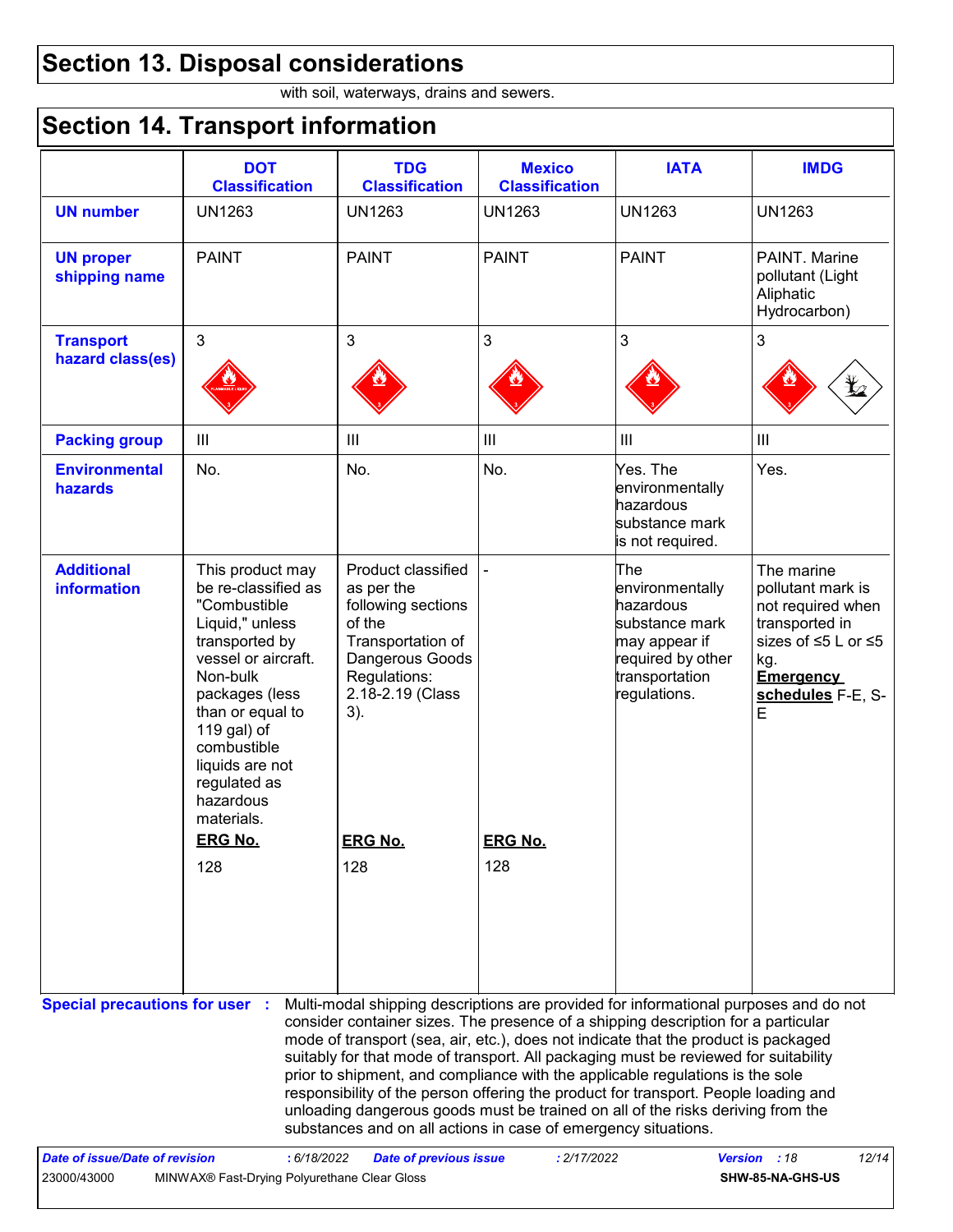### **Section 14. Transport information**

**Transport in bulk according :** Not available. **to IMO instruments**

**Proper shipping name :**

: Not available.

## **Section 15. Regulatory information**

#### **SARA 313**

SARA 313 (40 CFR 372.45) supplier notification can be found on the Environmental Data Sheet.

#### **California Prop. 65**

WARNING: This product contains chemicals known to the State of California to cause cancer and birth defects or other reproductive harm.

#### **International regulations**

| <b>International lists</b> | <b>Australia inventory (AllC): Not determined.</b>           |
|----------------------------|--------------------------------------------------------------|
|                            | China inventory (IECSC): Not determined.                     |
|                            | Japan inventory (CSCL): Not determined.                      |
|                            | Japan inventory (ISHL): Not determined.                      |
|                            | Korea inventory (KECI): Not determined.                      |
|                            | New Zealand Inventory of Chemicals (NZIoC): Not determined.  |
|                            | Philippines inventory (PICCS): Not determined.               |
|                            | Taiwan Chemical Substances Inventory (TCSI): Not determined. |
|                            | Thailand inventory: Not determined.                          |
|                            | Turkey inventory: Not determined.                            |
|                            | Vietnam inventory: Not determined.                           |

### **Section 16. Other information**

**Hazardous Material Information System (U.S.A.)**



**The customer is responsible for determining the PPE code for this material. For more information on HMIS® Personal Protective Equipment (PPE) codes, consult the HMIS® Implementation Manual.**

**Caution: HMIS® ratings are based on a 0-4 rating scale, with 0 representing minimal hazards or risks, and 4 representing significant hazards or risks. Although HMIS® ratings and the associated label are not required on SDSs or products leaving a facility under 29 CFR 1910.1200, the preparer may choose to provide them. HMIS® ratings are to be used with a fully implemented HMIS® program. HMIS® is a registered trademark and service mark of the American Coatings Association, Inc.**

**Procedure used to derive the classification**

| <b>Classification</b>                                                 | <b>Justification</b>   |
|-----------------------------------------------------------------------|------------------------|
| FLAMMABLE LIQUIDS - Category 3                                        | IOn basis of test data |
| SKIN SENSITIZATION - Category 1                                       | lCalculation method    |
| TOXIC TO REPRODUCTION - Category 2                                    | lCalculation method    |
| SPECIFIC TARGET ORGAN TOXICITY (SINGLE EXPOSURE) (Respiratory tract   | lCalculation method    |
| irritation) - Category 3                                              |                        |
| SPECIFIC TARGET ORGAN TOXICITY (SINGLE EXPOSURE) (Narcotic effects) - | lCalculation method    |
| Category 3                                                            |                        |
| SPECIFIC TARGET ORGAN TOXICITY (REPEATED EXPOSURE) - Category 2       | lCalculation method    |
| <b>ASPIRATION HAZARD - Category 1</b>                                 | Calculation method     |
| <b>History</b>                                                        |                        |

**Date of printing :**

6/18/2022 **:** 6/18/2022